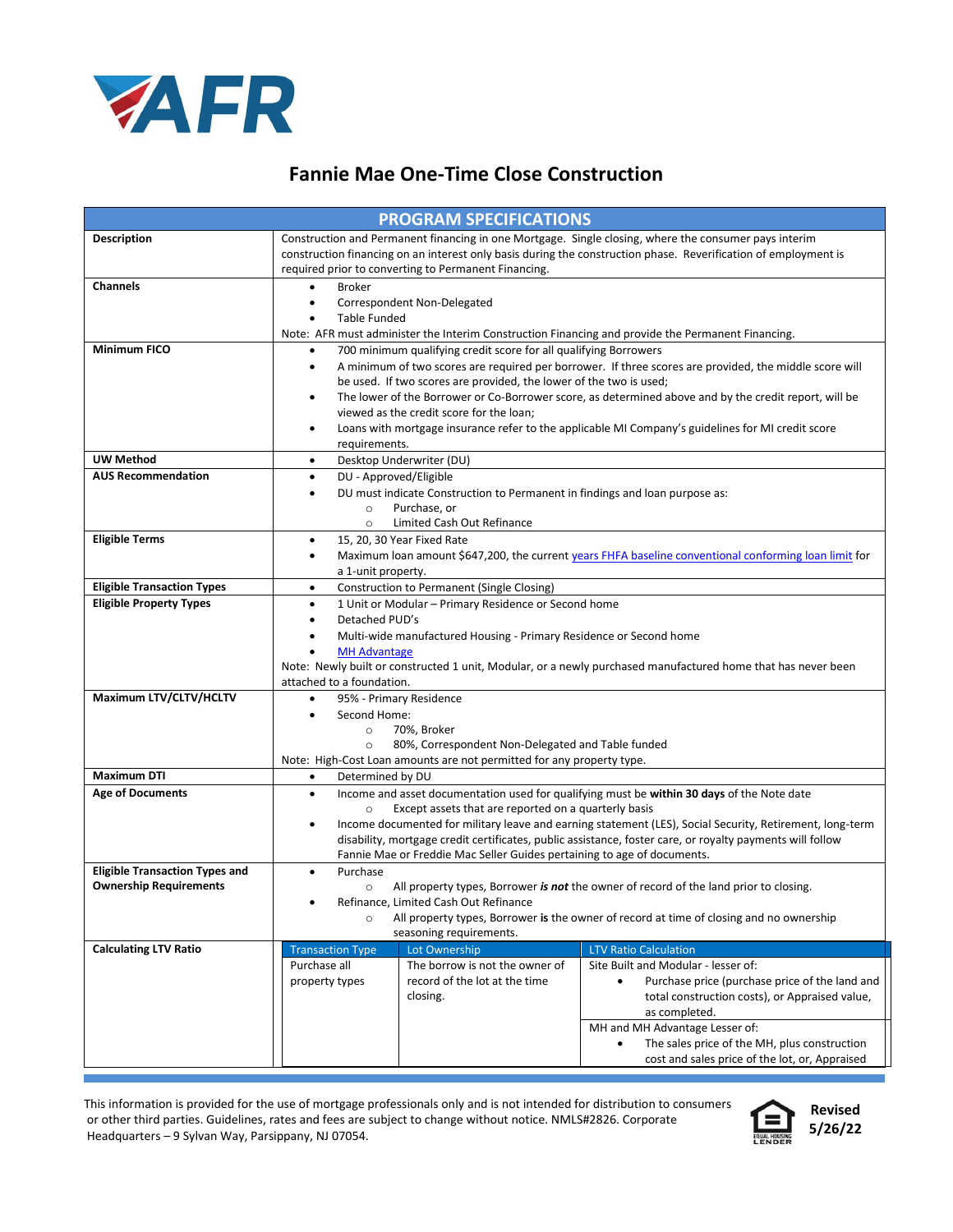

|                                       |                                                                                                                                                                                                                    |                                                                                                               | value of the Mortgaged Premises, as<br>completed.                                                        |  |  |
|---------------------------------------|--------------------------------------------------------------------------------------------------------------------------------------------------------------------------------------------------------------------|---------------------------------------------------------------------------------------------------------------|----------------------------------------------------------------------------------------------------------|--|--|
|                                       | Limited Cash-out                                                                                                                                                                                                   | The borrower is the owner of                                                                                  | Appraised Value of the Mortgaged Premises (the lot/land                                                  |  |  |
|                                       | Refinance all                                                                                                                                                                                                      | record of the lot at the time of                                                                              | and improvements), as completed.                                                                         |  |  |
|                                       | property types                                                                                                                                                                                                     | closing.                                                                                                      |                                                                                                          |  |  |
|                                       | Gifted or Inherited Land<br>If the Borrower acquired the land as a gift or by inheritance, the value of the land as reported on the appraisal may                                                                  |                                                                                                               |                                                                                                          |  |  |
|                                       | be used in lieu of the purchase price of the land. Obtain appropriate documentation to verify the acquisition and                                                                                                  |                                                                                                               |                                                                                                          |  |  |
|                                       | transfer of ownership of the land.                                                                                                                                                                                 |                                                                                                               |                                                                                                          |  |  |
| <b>Mortgage Insurance</b>             | Follow DU<br>$\bullet$<br>MI coverage must be active on the date of closing, to include the construction period.<br>٠                                                                                              |                                                                                                               |                                                                                                          |  |  |
|                                       | An MI reserve must be collected in prepaid equal to the estimated build time in months.                                                                                                                            |                                                                                                               |                                                                                                          |  |  |
|                                       | Follow specific PMI company requirements<br>$\circ$                                                                                                                                                                |                                                                                                               |                                                                                                          |  |  |
|                                       | <b>MGIC</b><br>$\blacksquare$                                                                                                                                                                                      |                                                                                                               |                                                                                                          |  |  |
|                                       | National<br>Genworth                                                                                                                                                                                               |                                                                                                               |                                                                                                          |  |  |
|                                       | Arch                                                                                                                                                                                                               |                                                                                                               |                                                                                                          |  |  |
|                                       | Borrower Paid Single Premium Option available for all listed MI companies                                                                                                                                          |                                                                                                               |                                                                                                          |  |  |
| <b>Ineligible Mortgages</b>           | <b>FHA</b><br>٠                                                                                                                                                                                                    |                                                                                                               |                                                                                                          |  |  |
|                                       | VA<br>$\bullet$                                                                                                                                                                                                    |                                                                                                               |                                                                                                          |  |  |
|                                       | Section 502 GRH<br>Section 184 Native American<br>٠                                                                                                                                                                |                                                                                                               |                                                                                                          |  |  |
|                                       | <b>Community Land Trust</b><br>٠                                                                                                                                                                                   |                                                                                                               |                                                                                                          |  |  |
|                                       | $\bullet$                                                                                                                                                                                                          | MH with any resale restrictions                                                                               |                                                                                                          |  |  |
| <b>Eligible Borrowers</b>             | The Borrower(s) on the Permanent Financing must be the Borrower(s) on, and obligated to repay, the<br>٠                                                                                                            |                                                                                                               |                                                                                                          |  |  |
|                                       | interim construction financing.                                                                                                                                                                                    |                                                                                                               |                                                                                                          |  |  |
|                                       | A Borrower may be omitted in the event of death or divorce, or<br>٠                                                                                                                                                |                                                                                                               |                                                                                                          |  |  |
|                                       | A Borrower, who is a Related person may be added, provided that all Borrower(s) on the Permanent<br>$\bullet$<br>Financing are owner-occupants of the Mortgaged Premises and considered in the underwriting of the |                                                                                                               |                                                                                                          |  |  |
|                                       | Permanent Financing.                                                                                                                                                                                               |                                                                                                               |                                                                                                          |  |  |
| <b>Appraisal</b>                      | Appraiser's opinion of value must provide the "as completed" value<br>٠                                                                                                                                            |                                                                                                               |                                                                                                          |  |  |
|                                       | Plans and specifications must be provided to the appraiser<br>٠<br>Follow Guide Chapter B4-1.2-02                                                                                                                  |                                                                                                               |                                                                                                          |  |  |
|                                       | ٠                                                                                                                                                                                                                  |                                                                                                               |                                                                                                          |  |  |
| <b>Reverification of Employment</b>   | Appraisal form 1004D - Update and Completion<br>Within 10 days of converting to Permanent Financing:                                                                                                               |                                                                                                               |                                                                                                          |  |  |
|                                       | Verbal or written VOE or a paystub dated within 30 days<br>٠                                                                                                                                                       |                                                                                                               |                                                                                                          |  |  |
|                                       | Self-employed; verification of existence of the Borrower's business through a third-party source.<br>٠                                                                                                             |                                                                                                               |                                                                                                          |  |  |
|                                       |                                                                                                                                                                                                                    | financing will require requalifying the Borrower's.                                                           | Note: Any Credit and Capacity documentation greater than 365 days at the time of converting to permanent |  |  |
| <b>Construction on Land Owned</b>     | ٠                                                                                                                                                                                                                  |                                                                                                               | Current mortgage liens encumbered by land and improvements are not eligible. Only unimproved             |  |  |
|                                       |                                                                                                                                                                                                                    | lot/land liens maybe paid off in the transaction.                                                             |                                                                                                          |  |  |
|                                       |                                                                                                                                                                                                                    | Tear down and rebuilds are not permitted.                                                                     |                                                                                                          |  |  |
| <b>Calculating Construction Costs</b> | <b>Purchase:</b>                                                                                                                                                                                                   |                                                                                                               |                                                                                                          |  |  |
|                                       | $\bullet$<br>Pay construction costs                                                                                                                                                                                | Purchase or acquire the land                                                                                  |                                                                                                          |  |  |
|                                       |                                                                                                                                                                                                                    |                                                                                                               | MH, acquire the MH, and pay construction costs, including costs to install and anchor the MH on a        |  |  |
|                                       |                                                                                                                                                                                                                    | permanent foundation system                                                                                   |                                                                                                          |  |  |
|                                       | <b>Refinance:</b>                                                                                                                                                                                                  |                                                                                                               |                                                                                                          |  |  |
|                                       | $\bullet$                                                                                                                                                                                                          | Pay off any existing liens on the land                                                                        |                                                                                                          |  |  |
|                                       | Pay all closing Costs<br>٠<br>٠                                                                                                                                                                                    | Pay construction costs for the site-built home                                                                |                                                                                                          |  |  |
|                                       |                                                                                                                                                                                                                    |                                                                                                               | MH, acquire the MH and pay construction costs, including cost to install and anchor the MH on a          |  |  |
|                                       |                                                                                                                                                                                                                    | permanent foundation system on land owned by the Borrower                                                     |                                                                                                          |  |  |
|                                       | <b>Eligible Costs:</b>                                                                                                                                                                                             |                                                                                                               |                                                                                                          |  |  |
|                                       | ٠                                                                                                                                                                                                                  | Materials, cost of labor associate with construction<br>Energy-efficient components, systems and installation |                                                                                                          |  |  |
|                                       | ٠                                                                                                                                                                                                                  |                                                                                                               | Grading, seed/sod, and other site improvements such as decks, porches, landscaping, etc.                 |  |  |
|                                       |                                                                                                                                                                                                                    | Architectural, engineering, survey and legal fees                                                             |                                                                                                          |  |  |
|                                       | $\bullet$                                                                                                                                                                                                          | Water and sewer tap fees                                                                                      |                                                                                                          |  |  |

This information is provided for the use of mortgage professionals only and is not intended for distribution to consumers or other third parties. Guidelines, rates and fees are subject to change without notice. NMLS#2826. Corporate Headquarters – 9 Sylvan Way, Parsippany, NJ 07054.



**Revised 5/26/22**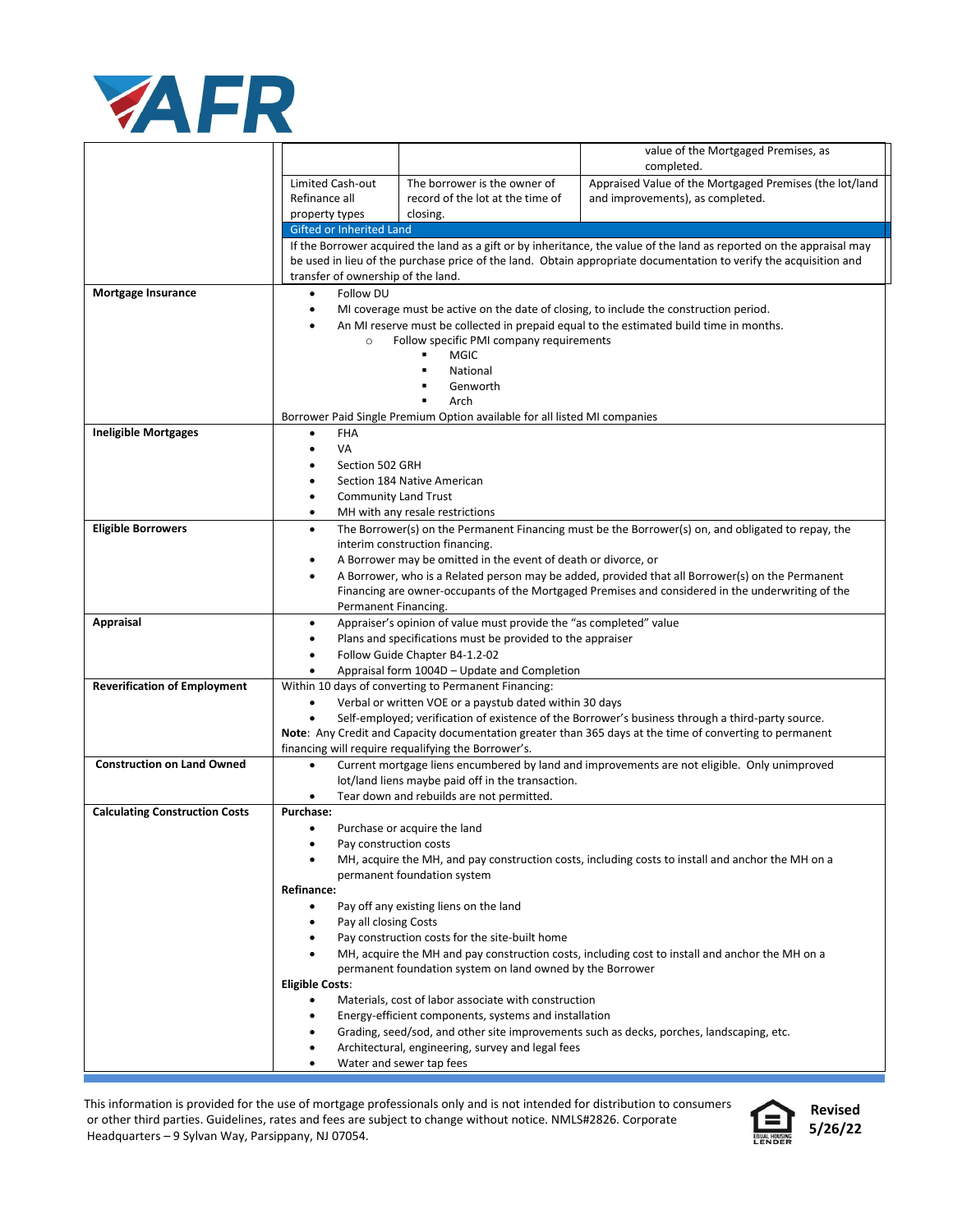

|                                                                                                                                                                                                                            | Access fees to other utilities (gas, electric, telephone, and cable)<br>٠                                                                                                                            |  |  |  |
|----------------------------------------------------------------------------------------------------------------------------------------------------------------------------------------------------------------------------|------------------------------------------------------------------------------------------------------------------------------------------------------------------------------------------------------|--|--|--|
|                                                                                                                                                                                                                            | Utilities during construction<br>٠                                                                                                                                                                   |  |  |  |
|                                                                                                                                                                                                                            | Permits, inspection and recording fees<br>٠                                                                                                                                                          |  |  |  |
|                                                                                                                                                                                                                            | Costs associated with construction loan including interest and points<br>٠                                                                                                                           |  |  |  |
|                                                                                                                                                                                                                            | If a refinance, closing costs associate with permanent mortgage<br>$\bullet$                                                                                                                         |  |  |  |
|                                                                                                                                                                                                                            | May be included if common to area:                                                                                                                                                                   |  |  |  |
|                                                                                                                                                                                                                            | Kitchen appliances<br>٠                                                                                                                                                                              |  |  |  |
|                                                                                                                                                                                                                            | Intercom system<br>٠                                                                                                                                                                                 |  |  |  |
|                                                                                                                                                                                                                            | Wiring for media system, computer, cable or satellite that is hard-wired and made part of the premise                                                                                                |  |  |  |
|                                                                                                                                                                                                                            | Security system<br>٠                                                                                                                                                                                 |  |  |  |
|                                                                                                                                                                                                                            | Water treatment system that is a part of the property's plumbing system<br>٠                                                                                                                         |  |  |  |
|                                                                                                                                                                                                                            | May not be included:                                                                                                                                                                                 |  |  |  |
|                                                                                                                                                                                                                            | If purchase, any financing costs for permanent Mortgage                                                                                                                                              |  |  |  |
|                                                                                                                                                                                                                            | Furniture<br>٠                                                                                                                                                                                       |  |  |  |
|                                                                                                                                                                                                                            | Electronics and home entertainment equipment that is not hard-wired and part of the premises<br>$\bullet$                                                                                            |  |  |  |
|                                                                                                                                                                                                                            | (televisions, monitors, stereos, speakers, computers, satellite diches, etc.)                                                                                                                        |  |  |  |
|                                                                                                                                                                                                                            | Monthly maintenance fees<br>٠                                                                                                                                                                        |  |  |  |
|                                                                                                                                                                                                                            | Other personal items<br>٠                                                                                                                                                                            |  |  |  |
| <b>Required Documentation of</b>                                                                                                                                                                                           | Evidence to support that Mortgage is a Construction to Permanent<br>٠                                                                                                                                |  |  |  |
| <b>Construction</b>                                                                                                                                                                                                        | Sufficient Documentation to validate actual cost to construct (e.g. purchase contracts, plans and<br>٠                                                                                               |  |  |  |
|                                                                                                                                                                                                                            |                                                                                                                                                                                                      |  |  |  |
|                                                                                                                                                                                                                            | specification, receipts, invoices, lien waivers, etc.)                                                                                                                                               |  |  |  |
|                                                                                                                                                                                                                            | Documentation showing your calculation of the purchase price and/or cost to construct<br>٠                                                                                                           |  |  |  |
|                                                                                                                                                                                                                            | All settlement/Closing Disclosure Statement forms or other Mortgage closing statements for Interim<br>$\bullet$                                                                                      |  |  |  |
|                                                                                                                                                                                                                            | <b>Construction Financing and Permanent Financing</b>                                                                                                                                                |  |  |  |
|                                                                                                                                                                                                                            |                                                                                                                                                                                                      |  |  |  |
|                                                                                                                                                                                                                            | In addition, the Mortgage file must contain the following documentation, when applicable:<br>For a Mortgage secured by a Manufactured Home, the manufacture's invoice and the Manufactures Home<br>٠ |  |  |  |
|                                                                                                                                                                                                                            |                                                                                                                                                                                                      |  |  |  |
|                                                                                                                                                                                                                            | Purchase Agreement.                                                                                                                                                                                  |  |  |  |
| <b>Interim Construction Financing</b>                                                                                                                                                                                      | Interest reserve accounts are not permissible;<br>٠                                                                                                                                                  |  |  |  |
|                                                                                                                                                                                                                            | Payment history must have no 30-day or more delinquencies in the past 12 months<br>٠                                                                                                                 |  |  |  |
|                                                                                                                                                                                                                            | Proof of payment history<br>٠                                                                                                                                                                        |  |  |  |
|                                                                                                                                                                                                                            | The builder/developer must not be obligated to repay the Interim Construction Financing or any Mortgage<br>٠                                                                                         |  |  |  |
|                                                                                                                                                                                                                            | on the Land or the Improvements.                                                                                                                                                                     |  |  |  |
| <b>Documentation Type</b>                                                                                                                                                                                                  | Integrated Documentation<br>٠                                                                                                                                                                        |  |  |  |
|                                                                                                                                                                                                                            | Disclosures must be as Construction to Permanent, with interest only payments (construction interest)<br>$\bullet$                                                                                   |  |  |  |
|                                                                                                                                                                                                                            | made by the Borrower(s) during construction, disclosed as a single close transaction.                                                                                                                |  |  |  |
|                                                                                                                                                                                                                            | Follow Appendix D to Part 1026; Multiple Advance construction Loans; Part II, Construction to<br>$\circ$                                                                                             |  |  |  |
|                                                                                                                                                                                                                            | Permanent Financing Disclosed as one Transaction (A)(1)                                                                                                                                              |  |  |  |
|                                                                                                                                                                                                                            | Permanent loan and construction interest rate must be the same Fixed Rate<br>$\circ$                                                                                                                 |  |  |  |
|                                                                                                                                                                                                                            | Final Underwriting Transmittal comments must indicate Purchase or LCOR.                                                                                                                              |  |  |  |
| <b>Geographic Restrictions</b>                                                                                                                                                                                             | Hawaii                                                                                                                                                                                               |  |  |  |
|                                                                                                                                                                                                                            | AFR does not operate in the states of Hawaii and does not permit loans with a subject property<br>$\circ$                                                                                            |  |  |  |
|                                                                                                                                                                                                                            | in Hawaii.                                                                                                                                                                                           |  |  |  |
| <b>Guidelines</b>                                                                                                                                                                                                          | https://www.fanniemae.com/content/guide/sel120419.pdf                                                                                                                                                |  |  |  |
| Forms                                                                                                                                                                                                                      | See FORMS Section in the Resource Center                                                                                                                                                             |  |  |  |
|                                                                                                                                                                                                                            | <b>OVERLAYS</b>                                                                                                                                                                                      |  |  |  |
|                                                                                                                                                                                                                            |                                                                                                                                                                                                      |  |  |  |
|                                                                                                                                                                                                                            | Follow all overlays outlined in the Fannie Mae Fully Amortizing Fixed Rate and High Balance Program Matrix including:<br>$\bullet$                                                                   |  |  |  |
|                                                                                                                                                                                                                            | Correspondent Delegated transactions are not eligible<br>٠                                                                                                                                           |  |  |  |
| Correspondent Table Funded and Correspondent Non-Delegated transactions must be purchased prior to construction. Construction<br>$\bullet$<br>administration and conversion to permanent financing must be managed by AFR. |                                                                                                                                                                                                      |  |  |  |
| AFR does not permit the installation or construction of a pool unless all the following are met:                                                                                                                           |                                                                                                                                                                                                      |  |  |  |
| $\bullet$<br>The pool contractor is a subcontractor of the General Contractor or the General Contractor is building the pool;<br>$\circ$                                                                                   |                                                                                                                                                                                                      |  |  |  |
|                                                                                                                                                                                                                            |                                                                                                                                                                                                      |  |  |  |
| The property state is one of the following: Nevada, Arizona, New Mexico, Texas, Louisiana, Mississippi, Alabama, Florida, or Georgia;<br>$\circ$<br>Must be an in-ground pool, above-ground pools are not permitted        |                                                                                                                                                                                                      |  |  |  |
| $\circ$<br>Follow all other GSE, state and local requirements<br>$\circ$                                                                                                                                                   |                                                                                                                                                                                                      |  |  |  |
| AFR does not permit the Builder to also be the Borrower                                                                                                                                                                    |                                                                                                                                                                                                      |  |  |  |
|                                                                                                                                                                                                                            |                                                                                                                                                                                                      |  |  |  |

This information is provided for the use of mortgage professionals only and is not intended for distribution to consumers or other third parties. Guidelines, rates and fees are subject to change without notice. NMLS#2826. Corporate Headquarters – 9 Sylvan Way, Parsippany, NJ 07054.



**Revised 5/26/22**